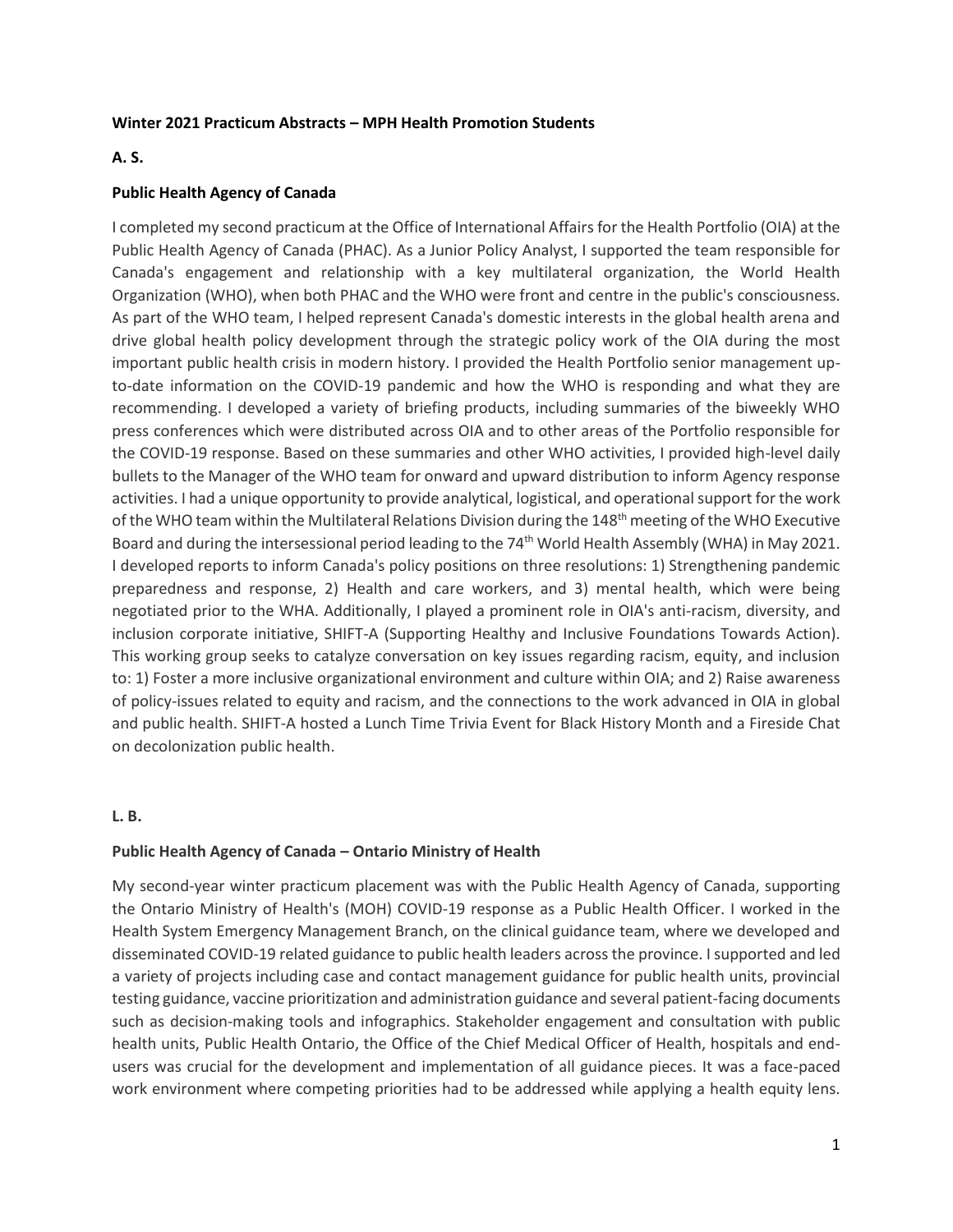There were numerous key learning outcomes including gaining a stronger understanding of the policy approval process, the role of advocacy and attention to detail to ensure consistency across provincial guidance.

# **V. K. P.**

# **Hospice Palliative Care Ontario**

In my role as the Person-Centred Decision Making (PCDM) Project Coordinator at Hospice Palliative Care Ontario (HPCO), I contributed to HPCO's PCDM Provincial Strategy and the development of Advance Care Planning (ACP), Health Care Consent (HCC) and Goals of Care (GoC) resources and education for health care providers (HCPs) and the general public. I gained experience collaborating with a variety stakeholders; enhanced my program evaluation, project management, knowledge transfer and research skills; and gained valuable exposure to provincial level health systems and policy development. I achieved these objectives through facilitating and evaluating virtual and telephone-based ACP programs for seniors and isolated individuals and preparing a briefing note for the Ministry of Health (MOH) Treasury Board that demonstrated the socioeconomic impact of grief and bereavement in Ontario during the COVID-19 pandemic. I also developed a summary report of evaluation data from HPCO's PCDM workshops, compiled research on pediatric ACP resources for HCPs and families to support the development of clinical tools, produced content for the new Speak Up Ontario website, revised the Speak Up Ontario ACP Workbook and coordinated the PCDM Dragon's Den Symposium. Overall, throughout my practicum placement with HPCO I developed several health promoter competencies and contributed to the provision of high-quality hospice palliative care in Ontario.

## **M. S.**

## **Ontario Health – Population Health and Prevention Unit**

I completed my practicum with the Population Health and Prevention Unit at Ontario Health. As part of my practicum, I supported the development of the 2021 Prevention System Quality Index (PSQI) short report. The PSQI is a report that focuses on policy and program indicators associated with cancer risk factors and exposures in Ontario. My role was to conduct a literature review on cancer risk among individuals with mental illness and addictions using grey and academic literature sources. Additionally, I identified themes and indicators to develop an outline of the PSQI short report. As part of the Health Equity working group at the Population Health and Prevention Unit, I developed an environmental scan report on policies and practices in the prevention sector that address anti-racism and health equity. I have also supported the development of training resources for the COVID-19 Provincial Antigen Screening Program. Specifically, I supported the development of a question and answer sheet for employees regarding the rapid antigen testing program.

# **C. D.**

## **Public Health Agency of Canada – Centre for Chronic Disease Prevention and Health Equity**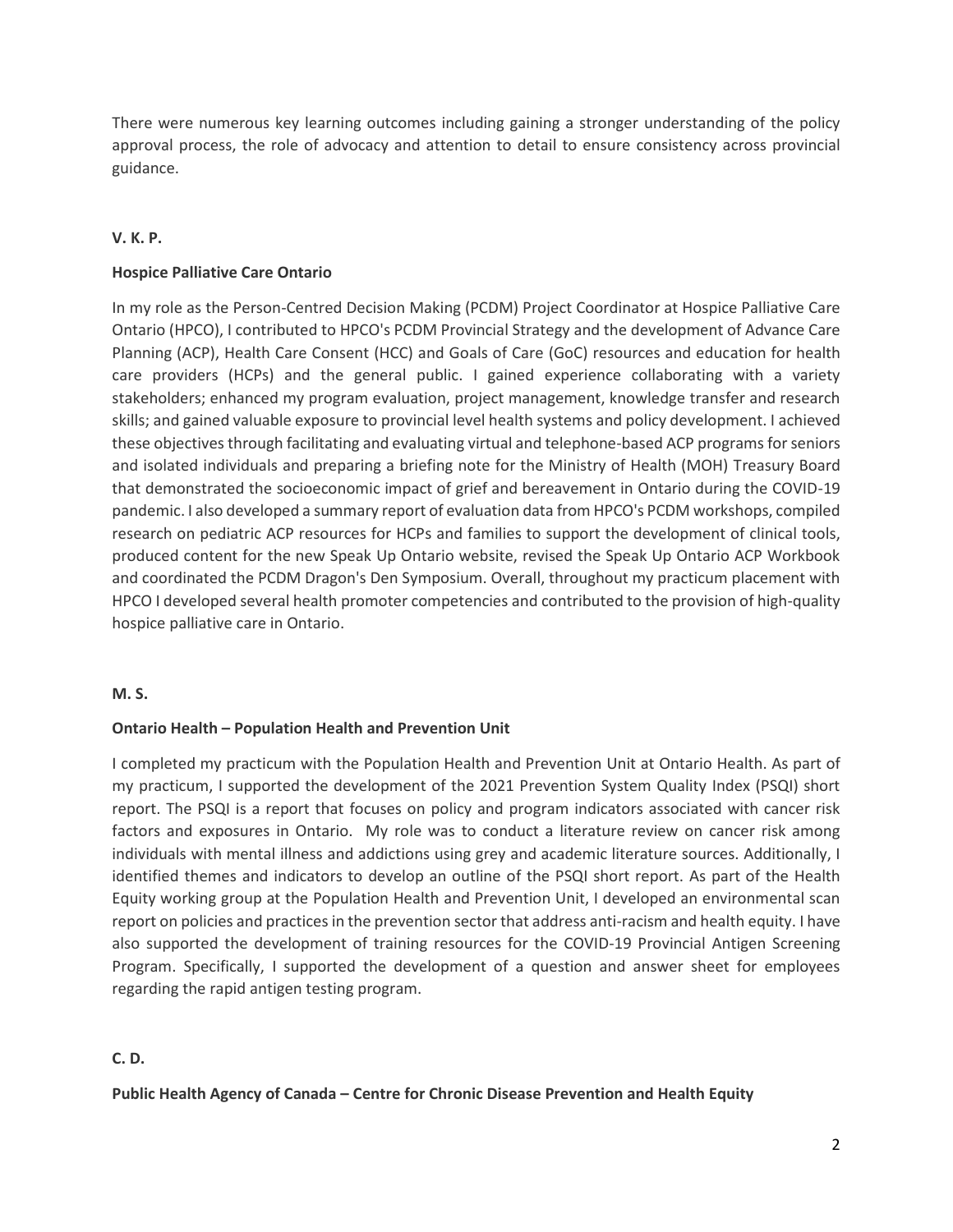The purpose of the practicum position at Public Health Agency of Canada's (PHAC) Global Health and Guidelines Division, Centre for Chronic Disease Prevention and Health Equity was to work with the project lead to develop the cardiovascular disease (CVD) framework/guideline. The objectives of this practicum was to: analyze CVD risk assessment tools validated in the Canadian population; analyze systematic reviews that have assessed the efficacy of CVD risk assessment tools; complete a scoping review of CVD frameworks/guidelines/recommendations developed by other jurisdictions; critically appraise these frameworks; extract the specific components that were included in these frameworks (i.e., diabetes, dyslipidemia, obesity, tobacco, etc.); and present the methodology and findings to the Working Group (WG). In addition to the main learning objective, clinical experts and former chair members were contacted to determine if three specific guidelines (pelvic exam, developmental delay, and cognitive impairment) developed by the Canadian Task Force on Preventive Health Care (CTFPHC) requires an update or reaffirmation. Overall, the WG concluded that the aim of integrating a risk assessment tool in the CVD framework would be to initiate conversation regarding the patient's risk for CVD as opposed to quantifying the patient's risk for CVD. The scoping review produced 15 frameworks from various jurisdictions (Canada, US, England, Europe, Brazil) and provided insight into the specific components that were included, the presentation of the framework, and the risk assessment tools that were recommended. Based on the WG discussion, it was determined that the next step would include developing a systematic methodology for selecting components that would be included in the CTFPHC's CVD framework. The work done thus far for the CVD framework is documented in the scoping report.

### **L. C.**

#### **Public Health Agency of Canada – Outbreak Management Division**

For my second practicum, I worked as a Public Health Analyst at the Public Health Agency of Canada (PHAC). Specifically, I worked in the Outbreak Management Division (OMD) within the Centre for Foodborne, Environmental and Zoonotic Infectious Diseases (CFEZID). The goal of my practicum was to complete an evaluation of Enteric Outbreak Central, a secure web-based platform used by OMD to facilitate information sharing between investigative partners during multijurisdictional enteric disease outbreaks. My responsibilities involved creating a project timeline, developing a framework for the evaluation, consulting with stakeholders, collecting quantitative and qualitative data, analyzing data, and creating an internal report to summarize my findings and recommendations. During my time with OMD, I was also able to observe the work of the Assessment and Detection Team (ADT) and the Response Team. For one week, I shadowed ADT and learned more about how they monitor new cases of enteric illness, assess clusters, and initiate follow-up with provincial and territorial partners. On the Response side, I observed a number of Outbreak Investigation Coordinating Committee (OICC) meetings and postoutbreak internal debriefs, which allowed me to gain an understanding of OMD's role in responding to multijurisdictional enteric outbreaks. Finally, I also had the opportunity to support COVID-19 efforts at the federal level by completing a week-long assignment as a webscraper with the Health Portfolio Operations Centre (HPOC). I assisted with surveillance activities by updating the agency's outbreak database with information from provincial and local public health websites, conducting media scans to identify emerging outbreaks across the country, and producing a daily outbreak highlights report.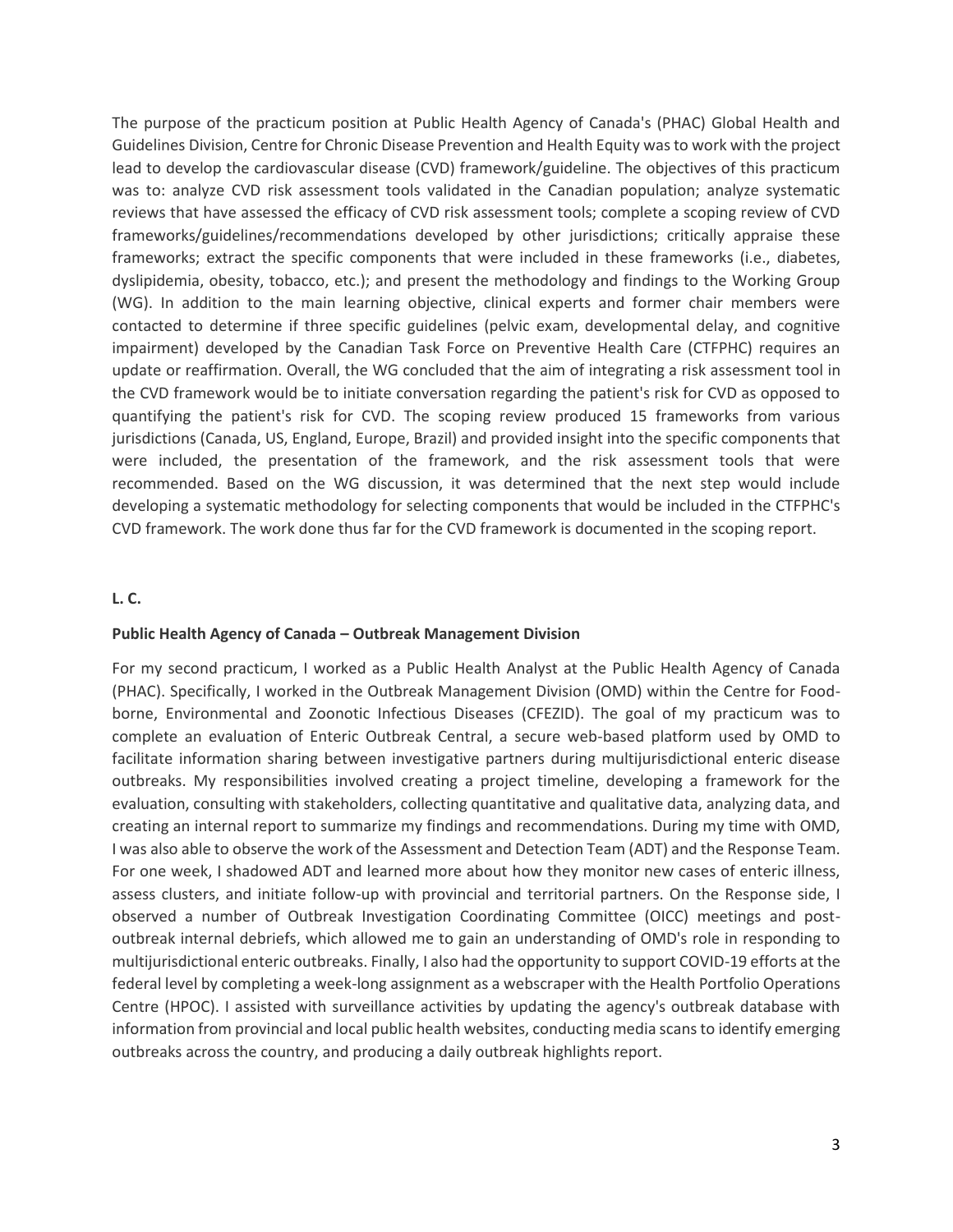#### **S. M. D.**

### **Centre for Addiction and Mental Health – Client and Family Education Program**

Health literacy is ″the ability to access, comprehend, evaluate and communicate information as a way to promote, maintain and improve health in a variety of settings across the life-course.″ During this pandemic, we realized the importance of health literacy as it helps decrease people's fear and anxiety of the unknown. When people did not know what the COVID-19 virus was, a global hysteria occurred. However, today, people are familiar with the COVID-19 virus and have information that decreased their hysteria, paranoia, and panic. As such, health literacy is crucial as it educates people, which in turn promotes their health. Vaccine hesitancy is a global challenge because many people did not know what the vaccines contain, why they were developed quickly, and what their side effects are. The unknown exacerbates one's mental illness and/or addiction challenges. As such, CAMH decided to develop COVID-19 vaccine information sheets targeting people with mental illness and/or addiction. These information sheets provide evidence-based information about the vaccines written in a simplified language. Vaccine hesitancy decreased ever since the vaccines were approved because people learn more about the vaccines, and myths such as ″the vaccine have a microchip″ are debunked by credible sources. As such, health literacy is crucial and key to improve one's health.

#### **A. B.**

#### **Daily Bread Food Bank**

**Background:** Daily Bread Food Bank is a non-profit, rights-based organization whose mission is to end food insecurity and advocate for solutions to end poverty. My practicum was based in the Research and Advocacy Team where I delved into research, policy and advocacy on food insecurity and poverty in Toronto.

**Objectives and Results:** My practicum objectives were to collect, analyze, and interpret data on food insecurity and poverty reduction in Toronto. This was done through several projects, namely through coordinating and training volunteers for the annual Who's Hungry survey conducted in partner agencies with food bank clients, conducting phone surveys with food program clients, and consolidating 10 years of these surveys to conduct a trend analysis on deep poverty in Toronto. Another objective was to use research to inform strategic policy advice and advocacy strategies at the provincial and organizational level. At the organizational level, this was done through creating a research policy framework for Daily Bread for requests to conducting research with food program clients. Furthermore, I further developed an evaluation survey for the coalitions that Daily Bread sits on to assess the organizations' participation and contribution. I further wrote 2 blog posts on temporary foreign workers and on mental health and food insecurity. Finally, I was exposed to government relations work and advocacy coalition meetings, to expand my understanding of Canadian governance systems (municipal, provincial, and federal) and food systems in relation to poverty reduction and food insecurity.

**R. F.**

**Hospice Palliative Care Ontario**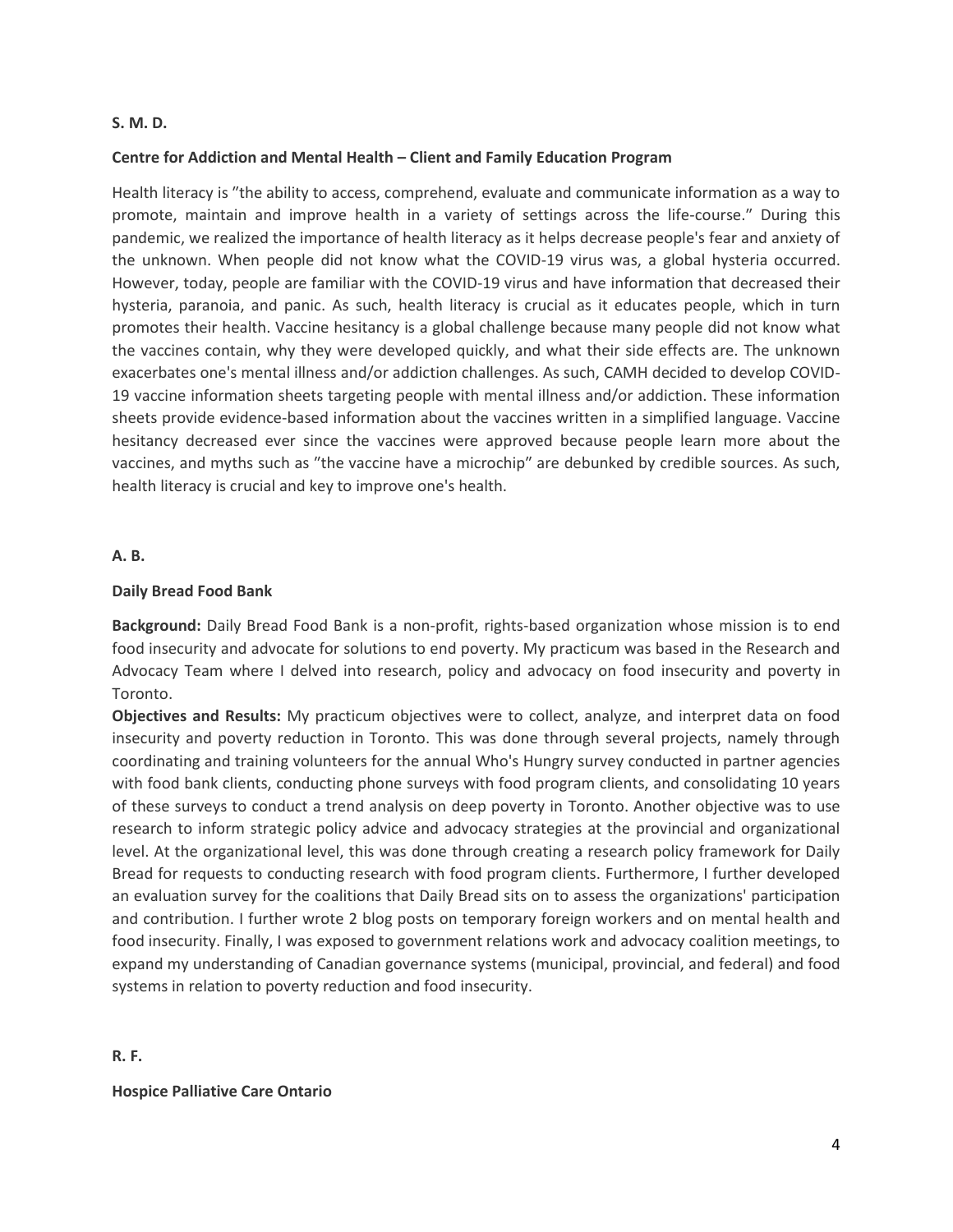My practicum was with Hospice Palliative Care Ontario (HPCO) as an intern for the Quality Hospice Palliative Care Coalition of Ontario (QHPCCO or ″The Coalition″). HPCO is a provincial association that collaborates with hospices and other health care providers to advance high quality hospice palliative care in Ontario. The Coalition, for which HPCO is secretariat, consists of approximately twenty members, including research institutions, professional associations, and advocacy organizations. My work included a summary report on the current state of palliative care in Ontario, engaging in advocacy to advance caregivers' rights, and presenting recommendations to the provincial government on how to support palliative care. This allowed me the opportunity to strengthen my stakeholder engagement skills as I met with coalition members and external groups. I also collaborated on a briefing note about the socioeconomic impacts of grief and bereavement in Ontario during the COVID-19 pandemic. I had a positive learning experience, applying my skills and knowledge to a subject area that is not always remembered as being relevant to public health. The experience of working in a small, provincial NGO and coordinating with numerous stakeholders has complemented the ongoing development of my policy and advocacy skills. I would recommend a placement with HPCO for the opportunity to learn more about why palliative care is a public health issue, and to apply health promotion skills in a supportive remote working environment.

## **C. C.**

## **Association of Ontario Midwives – Clinical Knowledge Translation Department**

The Association of Ontario Midwives (AOM) is an organization that works to advance the clinical and professional practice of midwives in Ontario. As a practicum student on the Clinical Knowledge Translation team at the AOM, I worked on several research and knowledge translation projects. First, the AOM is currently running a campaign entitled Midwifery Data Matters. This campaign aims to increase midwives knowledge of the importance of data and support them to use the data available to them through the provincial database, BORN. I worked to develop knowledge translation materials for this campaign, including posts for the midwifery memo and social media posts. Additionally, I supported the development of a clinical practice guideline on Group B Streptococcus (GBS). As a part of this project, I helped to update the search strategy to review the GBS literature and assisted in screening articles for inclusion and exclusion. I then reviewed the included articles on the impact of oral probiotics, chlorhexidine and prenatal antibiotics on GBS. I assessed the evidence from these articles using the GRADE methodology and wrote research summaries on the findings. Completing my practicum at the AOM was an excellent experience. I was able to further my interest in maternal and reproductive health and develop my research, literature review and knowledge translation skills.

## **O. T.**

#### **Dalla Lana School of Public Health – Social and Behavioral Health Sciences**

I completed my second practicum with the Re:searching for LGBTQ2S+ Health Team at the Dalla Lana School of Public Health (DLSPH), University of Toronto this winter term (January-March 2021). As an MPH Student Program Evaluator (supervised by Dr. Lori Ross and Michelle Tam, PhD candidate at DLSPH), I collaborated with a diverse research team on the *Building Competence, Building Capacity: 2SLGBTQ+*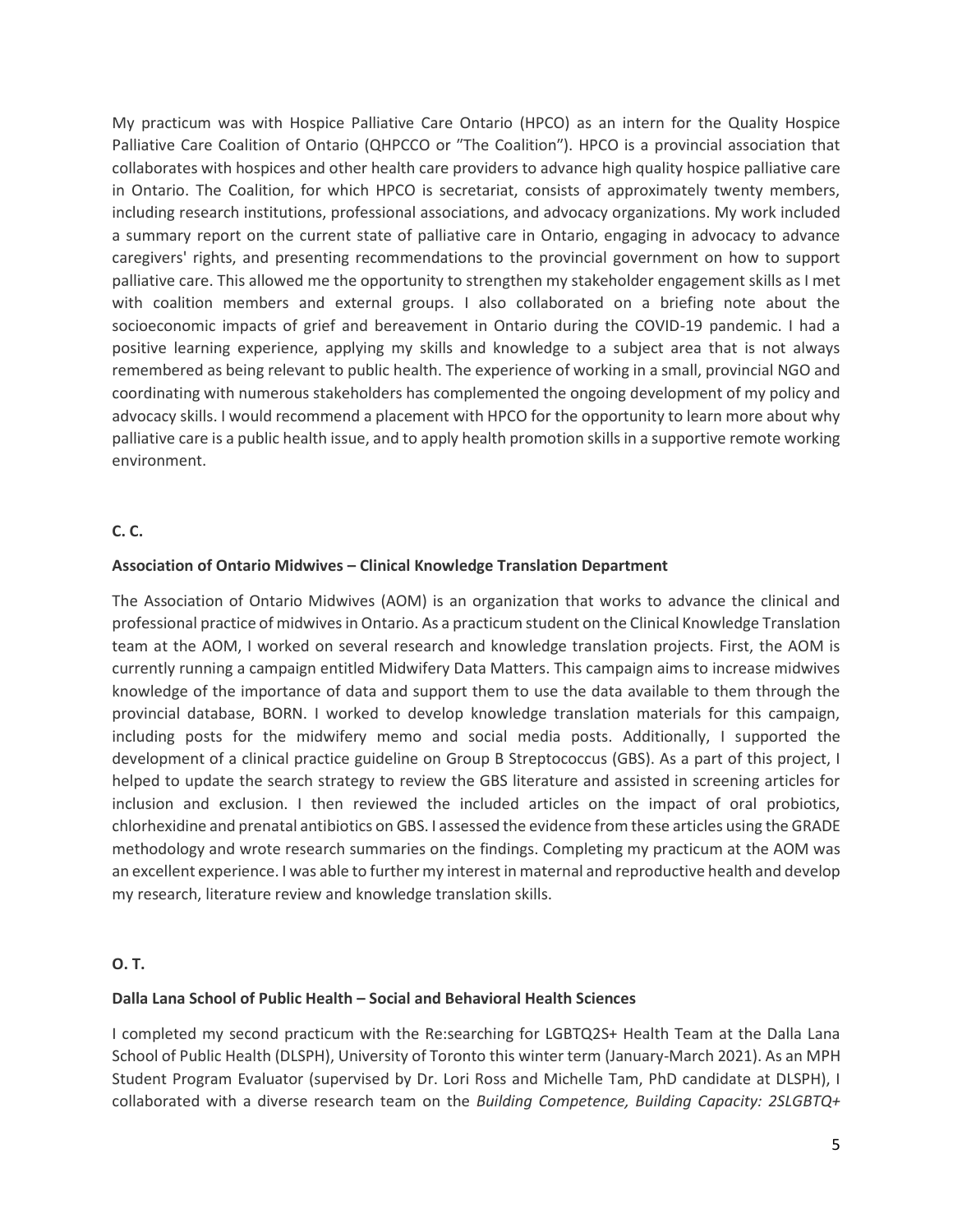*Competent Trauma Informed Care* project (funded by the Public Health Agency of Canada (PHAC)). This project encompassed a workshop designed for service providers in the trauma and violence sectors across Ontario and utilized mixed methods (i.e., quantitative and qualitative) to evaluate various indicators (e.g., knowledge increases across topics related to 2SLGBTQ+ people and 2SLGBTQ+ care). While I worked primarily on the quantitative data analysis, I also contributed to qualitative data analysis and knowledge translation activities. Specifically, I utilized SPSS Statistics software to analyze 200+ pre- and post- survey data and interpret the findings. In terms of the qualitative data analysis, I worked with NVivo software to analyze various codes and develop three theme memos surrounding sustainability and future directions (e.g., workshop modality). Through the timely completion of the data analysis, I also created the PowerPoint slides for the Advisory Committee Member meeting and had the opportunity to present key findings and answer any questions posed by the committee. Beyond working with data, I have also contributed to knowledge translation activities for the project including but not limited to a workshop facilitator's guide, final report, and evaluation manuscript. Overall, through this practicum placement, I have gained mixed methods research experience and greater technical skills while being able to apply and enhance my health promotion core competencies.

#### **T. R. B.**

#### **Frayme – Engagement Portfolio**

During the Winter 2021 term, I completed my second practicum with Frayme in the role of Engagement Partner, under the supervision of Micaela Harley, Senior Engagement and Knowledge Equity Lead. I greatly enjoyed my practicum experience at Frayme, as it provided me the opportunity to not only work within a close-knit, integrated team environment, but also to meet and collaborate with leaders in the youth mental health and substance use (YMHSU) system. As a knowledge mobilization project funded by Health Canada, Frayme aims to reduce duplication of efforts across the YMHSU system through facilitating knowledge exchange, and fostering collaboration between researchers, services providers, and individuals with lived expertise of mental health challenges. Working at Frayme provided me with an incredibly unique practicum experience and allowed me to learn more about the value of collaboration through knowledge mobilization that is critical to effecting systems-level change, both in the YMHSU system and in the Public Health sector more broadly. During my practicum, I had the opportunity to work on several projects both within the Engagement portfolio as well as across portfolios, in areas of Knowledge Mobilization and Network Partnerships. I enjoyed the interdisciplinary style of Frayme, and the small team size (13 staff, including myself) facilitated meaningful collaboration on all projects. In one project, I was able to take the lead on building a Town Hall strategy for youth and family engagement within an international, intersectoral research initiative. I also provided support and allyship to a team of youth and family co-moderators at Frayme's annual Learning Institute, an international, 3-day virtual conference that brought together service providers, researchers, community grassroots initiatives and youth and family advocate, with the goal of creating new and innovative ideas to challenge the mental health system by ″defying convention.″ The experience I had working at Frayme was incredible, and really allowed me to my coursework and experienced at DLSPH into practice. I am so grateful to have had this opportunity.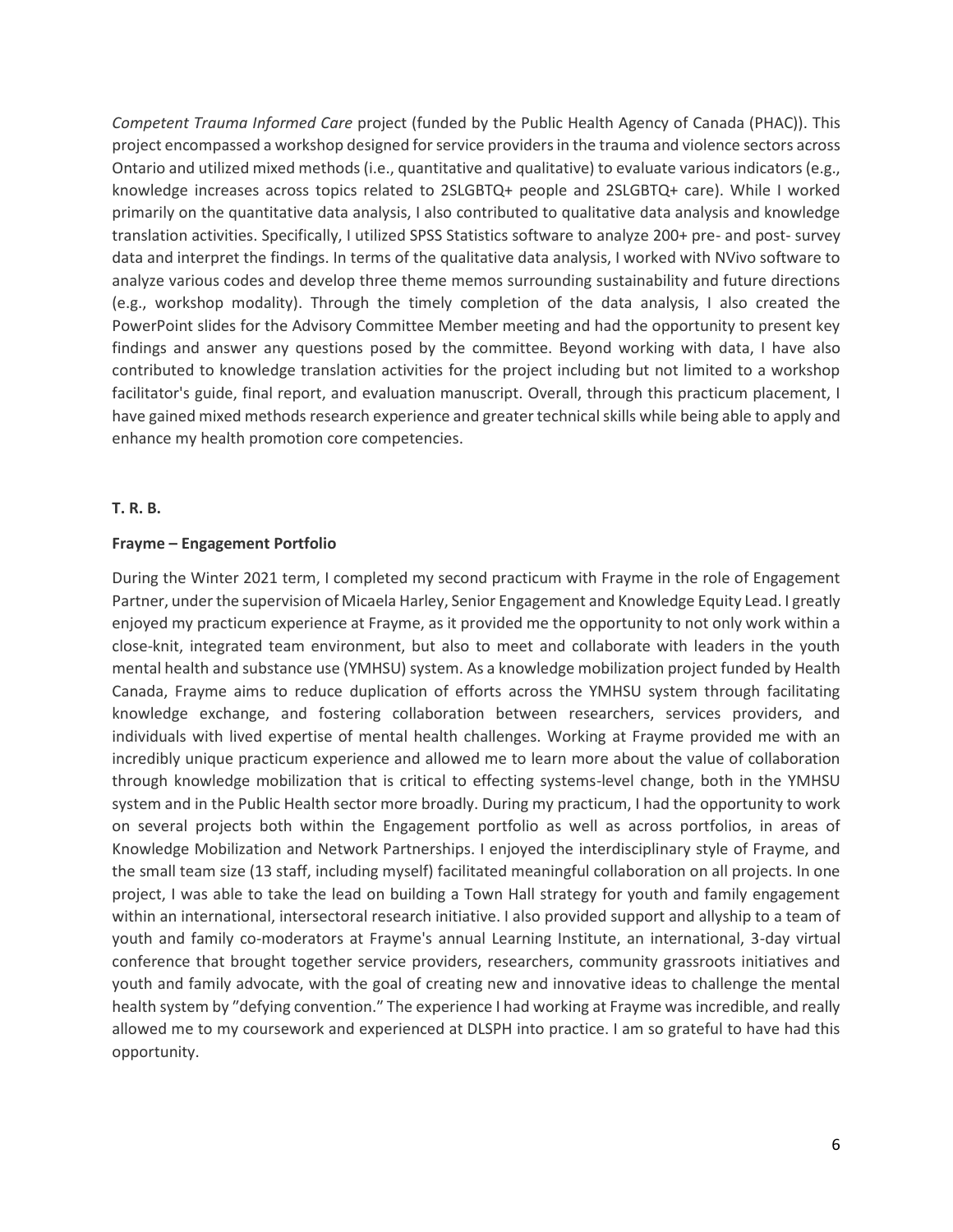#### **M. V. R.**

### **Health Canada – Climate Change and Innovation Bureau**

The student engaged in a practicum opportunity within the Policy Division of the Climate Change and Innovation Bureau (CCIB) at Health Canada, the federal government's lead on climate change and health issues in Canada. The practicum supported CCIB's mandate to increase knowledge of climate change and health risks, along with evidence-based adaptation measures to reduce health risks. The student supported a range of projects related to the HealthADAPT program, a climate change and health adaptation and capacity building initiative that supports the human health and wellbeing objectives of the Pan Canadian Framework on Clean Growth and Climate Change.

The student worked closely with the HealthADAPT team, comprising Policy Analysts and Public Health professionals, to support various projects within CCIB. The projects included: (1) planning and delivery of the HealthADAPT year-end partner's meeting; (2) synthesizing the meeting report; (3) developing a reference document on economic impacts of climate change; (4) finalizing maps of adaptation projects in Canada; (5) developing and delivering a presentation on American state preparedness; (6) supporting the re-launch of a Policy and Program Network; (7) engaging in the Mental Health and Wellness Committee; and (8) supporting other activities of the HealthADAPT program, as needed.

Through the practicum opportunity, the student gained meaningful experience and expanded their knowledge and competencies in areas of Health Promotion and Public Health Policy. In addition, the student had the opportunity to enhance their learnings on climate change and health, and further develop professional skills in communications, collaboration, and equity, diversity, and inclusion within a federal government setting.

#### **M. J .R.**

## **Nova Scotia Government - Department of Health and Wellness**

Suicide is a pressing public health concern in Nova Scotia. The 2019 Suicide Prevention and Risk Reduction Framework (SPRR) identified six action areas for suicide prevention. Effective suicide prevention is informed by high quality evidence and ongoing surveillance of emerging trends in suicide-related mortality and morbidity. The Data Monitoring and Evaluation Working Group (DME) is making headway in establishing new data sharing agreements and fostering connections between data holds. From January to March 2021, I provided full time support to the DME group to address their current needs. The focus of this work was to develop a data pathway map that provides a foundational overview of all suicide data sources in Nova Scotia. In plain language, it describes where the data are, what data agreements are in place, how often data are collected and reported, as well as the general flow of data between stakeholders. From this work, I created an infographic on the state of suicide in Nova Scotia and gave four presentations on my project process and findings with stakeholders. Activities included a rapid review of suicide surveillance figures, thirteen stakeholder consultations, two working group consultations, facilitating stakeholder reviews of my draft figures, and knowledge translation of final products: two data map figures, an interactive data inventory, and a final report. Beyond this project, I supported day to day operations as needed, remaining flexible to priorities and opportunities as they became available. For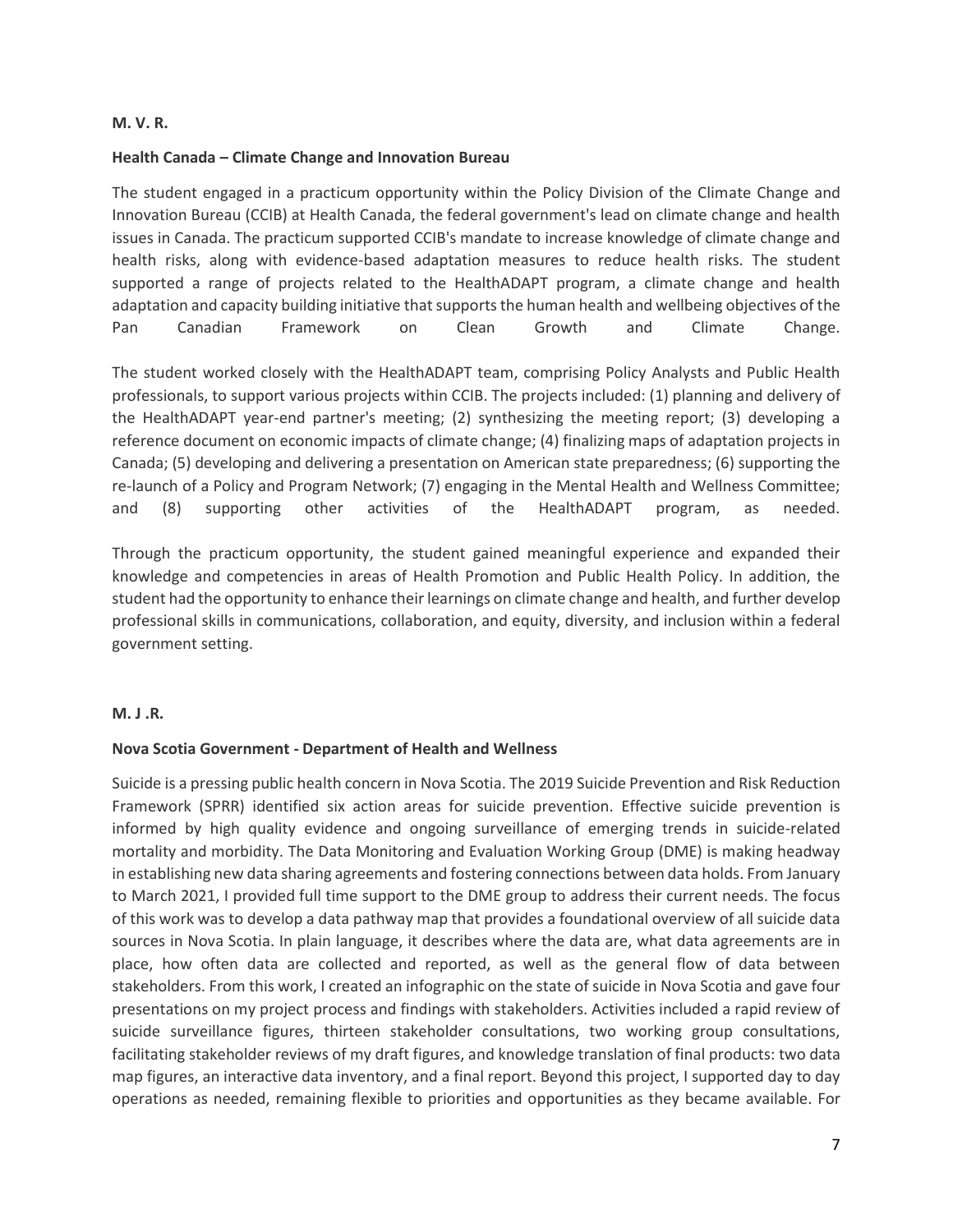example, volunteering with the provincial COVID-19 lab, identifying key performance indicators, and responding to COVID-19 ministerial correspondence. In addition to this work, I completed an online Project Management course and enjoyed several job shadowing opportunities.

# **S. W.**

# **Ontario HIV Treatment Network – Testing and Clinical Initiatives**

During this practicum placement the student had the opportunity to work with both the Testing & Clinical Initiatives and Collective Impact teams at the Ontario HIV Treatment Network (OHTN). The focus of this practicum placement was primarily on the expansion of HIV testing, prevention, and treatment programs across the province. The practicum student contributed to the provincial rollout of the GetaKit initiative, a mailout HIV self-testing program developed in collaboration with the University of Ottawa, MAX Ottawa, and the AIDS Committee of Ottawa. The practicum student collaborated with partner organizations and stakeholders to develop region and population-specific content for the GetaKit program, including mental health and social support services, linkage to care resources, and HIV prevention resources. The student also worked to draft program guidelines for participating organizations, including pre and post-test counselling guidelines, and a PrEP assessment guideline. Finally, the practicum student also worked to identify the barriers, challenges, strengths, and existing linkage to care resources present at ASO partner sites in order to best tailor the program to meet their specific needs. The practicum student had the opportunity to present findings from the GetaKit program at the CAHR 2021 virtual conference.

The practicum student had the opportunity to develop an implementation and evaluation (IPIE) framework to guide future OHTN incubator projects, drawing on core concepts from the Knowledge-to-Action framework and Developmental Evaluation frameworks. The practicum student also worked on a variety of knowledge dissemination and health promotion programs, including the upcoming Positive News campaign, which is an educational and de-stigmatizing media campaign highlighting the progress made in HIV prevention and treatment. The student also worked on the collaborative development of the ACCHO Knowledge Network, which platforms HIV research conducted by and focused on African, Caribbean, and Black Ontarians, and the HQ Gay Men's Health Hub.

## **F. N.**

# **Public Health Agency of Canada**

I completed my second practicum working remotely as a Junior Policy Analyst at Public Health Agency of Canada (PHAC) in their Family and Gender Based Violence Prevention Unit (FGBV). I worked on a variety of projects including the solicitation process for an open Call for Proposals which allowed organizations to provide a Letter of Intent for health promotion projects they would like to receive funding for under the Government of Canada's Family Violence Prevention investment. For this file, I was involved in supporting the review process of proposals from these external organizations across Canada by evaluating and assessing the proposals. I was also involved in the development of tools and resources to track and record the assessments to help prepare for briefings to senior management. And I had the opportunity to collaborate with different teams across PHAC to coordinate the review process. I was also involved in the